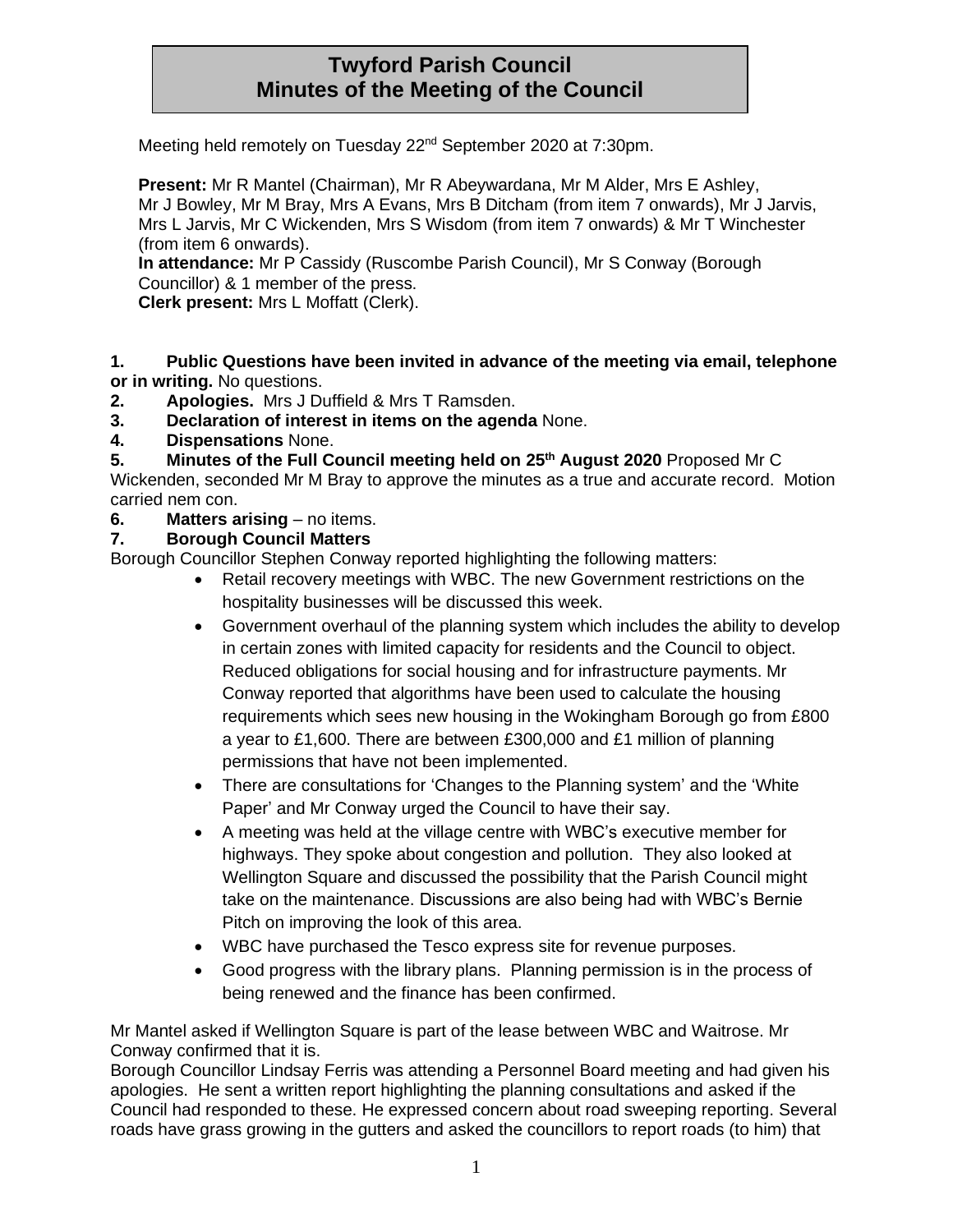need sweeping. Mr Ferris also commended the Council on the management of the Stanlake Meadow wildflower area.

There was no report from Borough Councillor Wayne Smith.

**8. Liaison with Ruscombe Parish Council** Mr P Cassidy reported that Ruscombe Parish Council are progressing well with their plans for their neighbourhood plan, community orchard (which is being leased from WBC for a peppercorn rent), project to paint the Ruscombe Bridge and the bee highway which is to be planted in the Autumn.

# **9. Reports and to receive any recommendations from committees**

9.1 Planning and Amenities Committee 01.09.20 & Neighbourhood plan Sub committee Mrs B Ditcham reported on the minutes highlighting items 6.1, 6.2, 6.3, 16.9 & 17.6. Mr C Wickenden reported on the Neighbourhood Plan sub committee meeting. Communications have recommenced with the working party. A grant application, approved by the Finance Committee, is being made for £1,650 which will fund visioning sessions with a consultant and the working party volunteers.

9.1.1 Changes to the current planning system – Mr C Wickenden reported. A submission has been made to NALC responding to the Planning System consultation. The Government document is complex and very much about making things better for developers and not focussing on the needs of the community. The Council need to submit comments on the consultations on reform of the planning system by 15th October. Mr Wickenden spoke about the calculation of housing numbers which seems to be based against the needs of the community and good at locating large amounts of housing where its commercially viable to do so. The report focusses on new developers and small developers not community led housing, social housing or affordable housing.

9.2 Parish Lands Committee 08.09.20 Mr J Bowley reported. He highlighted items 8, 9 & 10. 9.2.1 **Recommendation** – approval of quote for Stanlake Meadow tree works (next to the highway) £4,410. Motion carried unanimously.

## 9.3 Finance and General Purposes Committee 15.09.20

- Mr T Winchester reported.
- 9.3.1 Review of Councillor one drive folder and whether councillors can access documents and emails. Three councillors are having difficulty accessing the outlook messages stored in the one drive folder. Agreed for the clerk to continue saving documents in the one drive folder but outlook messages to be saved as 'print to pdf'. Emails also to be circulated. Agreed this was not a long term plan and it will be reviewed in October.
- 9.3.2 **Recommendation**  to reply to Citizens Advice to say that the Council could not think of a suitable location for two telephones. Agreed this was for information only and did not require a vote.
- 9.3.3 **Recommendation**  upon reflections the committee feel that the recommendation still stands. [July recommendation - To propose no change to the standing orders and not to limit the term of consecutive office years for Council Chairman and Vice Chairman.]

Unanimously agreed for the Finance committee and then the Full Council meeting to consider this once they have all seen responses from HALC and trainer Kim Bedford which are in the Finance one drive folder. Information requested from the Finance committee at the last Council meeting on the pros and cons is still outstanding.

## **10. Other representatives reports**

10.1 Mrs B Ditcham and Mr M Alder will be attending the Twyford Twinning meeting on 23.09.20

10.2 Mr J Jarvis reported a successful Covid-19 compliant summer at Polehampton Swimming Pool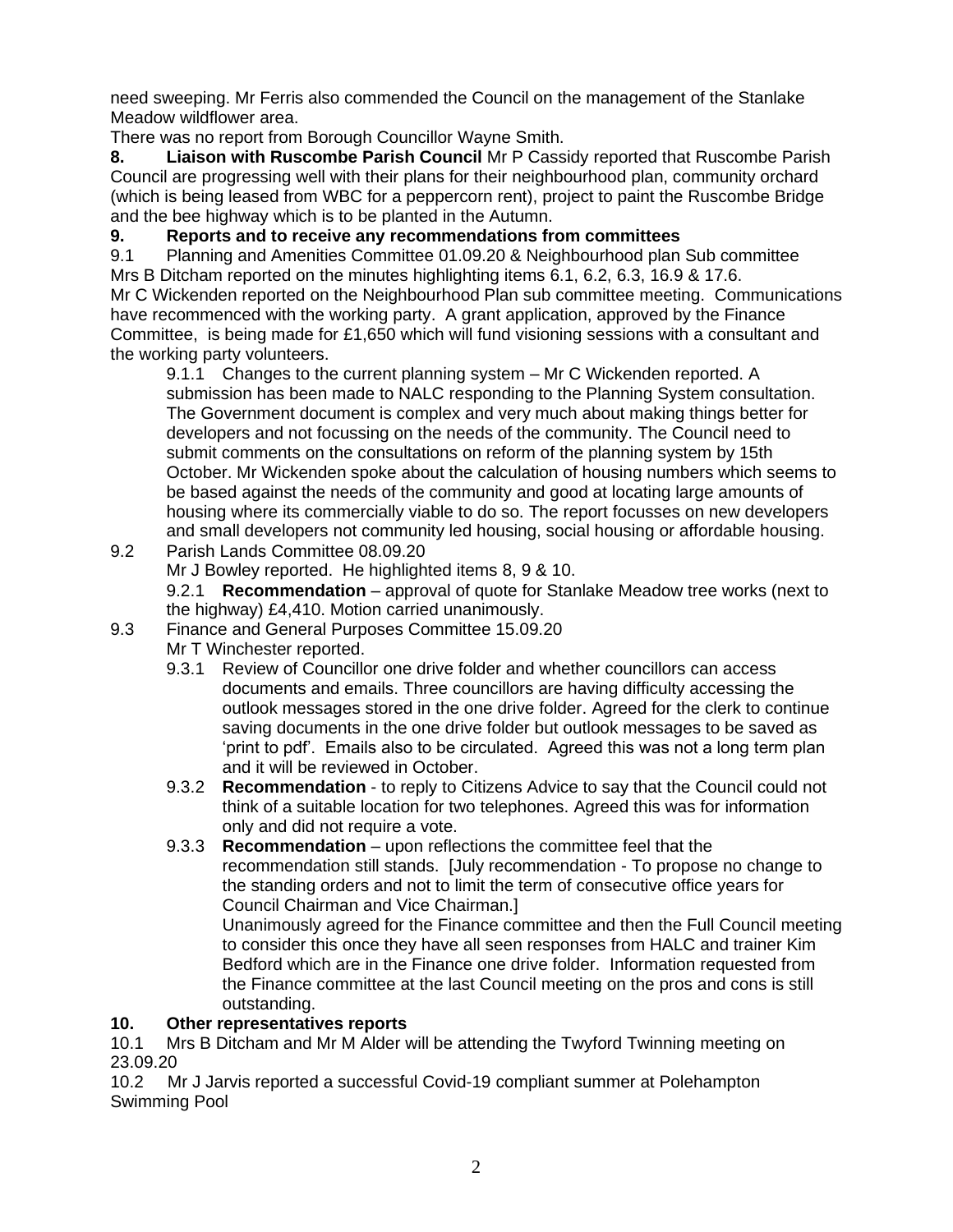## **11. Community Resilience program**

11.1 Twyforward Arts and Crafts festival 2020 – no report.<br>**12. Flytipping & Parking** Photos concerning flytipping ar

**12. Flytipping & Parking** Photos concerning flytipping and parking had been circulated. Agreed for incidences to be reported to WBC or the clerk. This item is also to be referred to the Planning and Amenities committee in order to discuss a social media post to inform members of the public not to leave items to be collected on the public footpath. Clerk to check if there is a specific email address to report parking matters to the civil parking enforcement authority.

# **13. Communication & liaison with other groups within the Parish**

13.1 WBC meeting to support Twyford retailers 10.09.20

A meeting was held with Bernie Pitch – WBC Head of Regeneration, Nigel Bailey – WBC Senior Strategy Officer, Mark Redfearn – WBC Head of Localities, Rob Yeadon - Twyford Together and clerk to TPC. It was felt that the Twyford village centre is busier and some restaurants are continuing the 'Eat out to Help out scheme' of their own accord. New posters and metal signs are available to promote the latest Government message 'Help stop the spread' and reminding of social distancing, face coverings, queuing, wash /sanitise hands & if you have symptoms stay at home. Supplies have been ordered for the Twyford shops as the last ones were very well received. More supplies of the footprints were ordered as it seems that the rules will be around for a while. Suggested locations were given for the metal signs.

**14. Clerk's report** – A forum of the Wokingham Clerks was held on 2nd September. Two representatives from WBC spoke about the fitness training permits. They are looking to regulate the trainers using their facilities and to promote good practise in terms of Covid-19 cleanliness, insurance, risk assessments and first aid training. They offered to extend the cover to assist the Towns and Parishes. There were a variety of schemes already in place throughout the Towns and Parish Councils and a mixed response to the offer. Other matters discussed were the voluntary sector strategy, climate change (clerks are working on a template for use by all Towns and Parishes) and sustainable transport initiatives. This month is cycle September and WBC has been doing lots of promotion around cycling and cycling courses. Woodley TC have a cycling working party and a new cycle shed is being installed at the Pinewood centre. Walk to School week is 5-9<sup>th</sup> October and Finchampstead PC have organised Living Streets packs for local school children. A brief discussion was held on Remembrance Day.

The Council discussed Remembrance day arrangements under Covid-19. Mr T Winchester proposed and Mrs S Wisdom seconded that a remembrance wreath should be ordered as usual. Motion carried unanimously. Mr Abeywardana suggested a piece of music or virtual song to be published on the Twyforward website. Mr Winchester suggested that Mrs Winchester might be available for a physical or virtual last post on the trumpet. Clerk to check arrangements with the church and scouts for a socially distanced wreath laying.

## **15. Items to be discussed at the next meeting**

15.1 Mr J Bowley asked the Council to consider reverting back to the usual meeting start time of 7:45pm.

- **16. Correspondence** (in Councillor one drive folder)**:**
- 16.1 WBC Unauthorised Encampment 20.08.20. Noted.
- 16.2 WBC Unauthorised Encampment update 24.08.20. Noted.
- 16.3 Ruscombe Parish Council meeting 2nd September 2020 27.08.20. Noted.
- 16.4 The Wokingham Chain Newsletter 01.09.20. Noted.
- 16.5 Keep Mobile Newsletter 04.09.20. Noted.
- 16.6 John Halsall -An alarming new housing formula coming to Wokingham 07.09.20. Noted.
- 16.7 HALC Consultations on reform of the planning system 08.09.20. Noted.
- 16.8 Quatro Planning White Paper webinar 10.09.20. Noted.
- 16.9 Clerk Forum / WBC Community response Covid-19 10.09.20. Noted.
- 16.10 HALC Consultations on reform of the planning system 10.09.20. Noted.
- 16.11 BALC Newsletter September 2020 11.09.20. Noted.
- 16.12 The Wokingham Chain Newsletter 14.09.20. Noted.
- **17. List of authorised payments** list for September (in Councillor one drive folder)